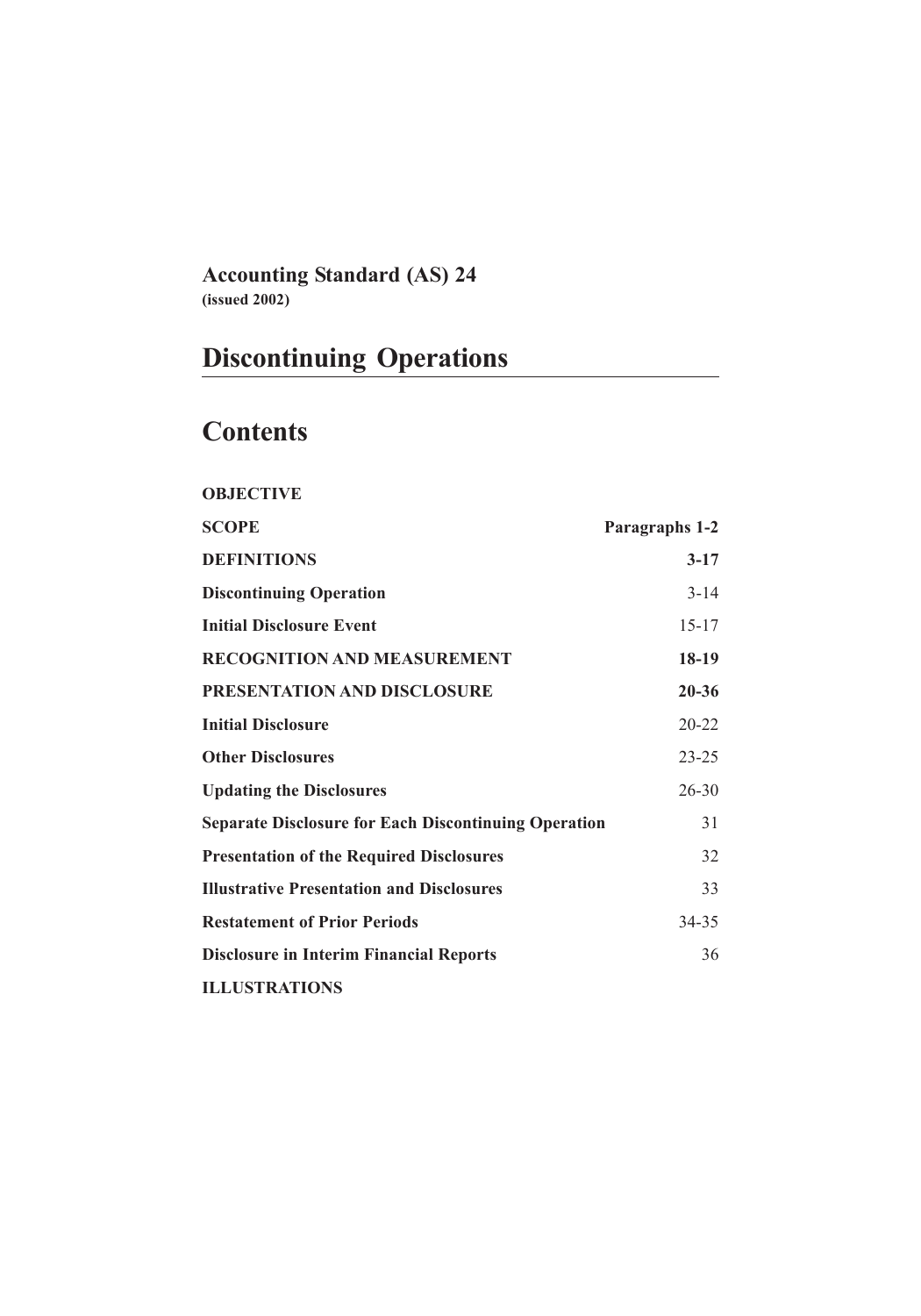## **Accounting Standard (AS) 24 (issued 2002)**

# **Discontinuing Operations**

*[This Accounting Standard includes paragraphs set in bold italic type and plain type, which have equal authority. Paragraphs in bold italic type indicate the main principles. This Accounting Standard should be read in the context* of its objective, the Preface to the Statements of Accounting Standards<sup>1</sup> and *the 'Applicability of Accounting Standards to Various Entities (see Appendix 1 to this Compendium).]*

This Accounting Standard is not mondatory for non-corporate entities falling in Level III, as defined in Appendix 1 to this Compendium 'Applicability of Accounting Standards to Various Entities'.

# **Objective**

The objective of this Standard is to establish principles for reporting information about discontinuing operations, thereby enhancing the ability of users of financial statements to make projections of an enterprise's cash flows, earnings-generating capacity, and financial position by segregating information about discontinuing operations from information about continuing operations.

## **Scope**

## *1. This Standard applies to all discontinuing operations of an enterprise.*

2. The requirements related to cash flow statement contained in this Standard are applicable where an enterprise prepares and presents a cash flow statement.

<sup>&</sup>lt;sup>1</sup> Attention is specifically drawn to paragraph 4.3 of the Preface, according to which Accounting Standards are intended to apply only to items which are material.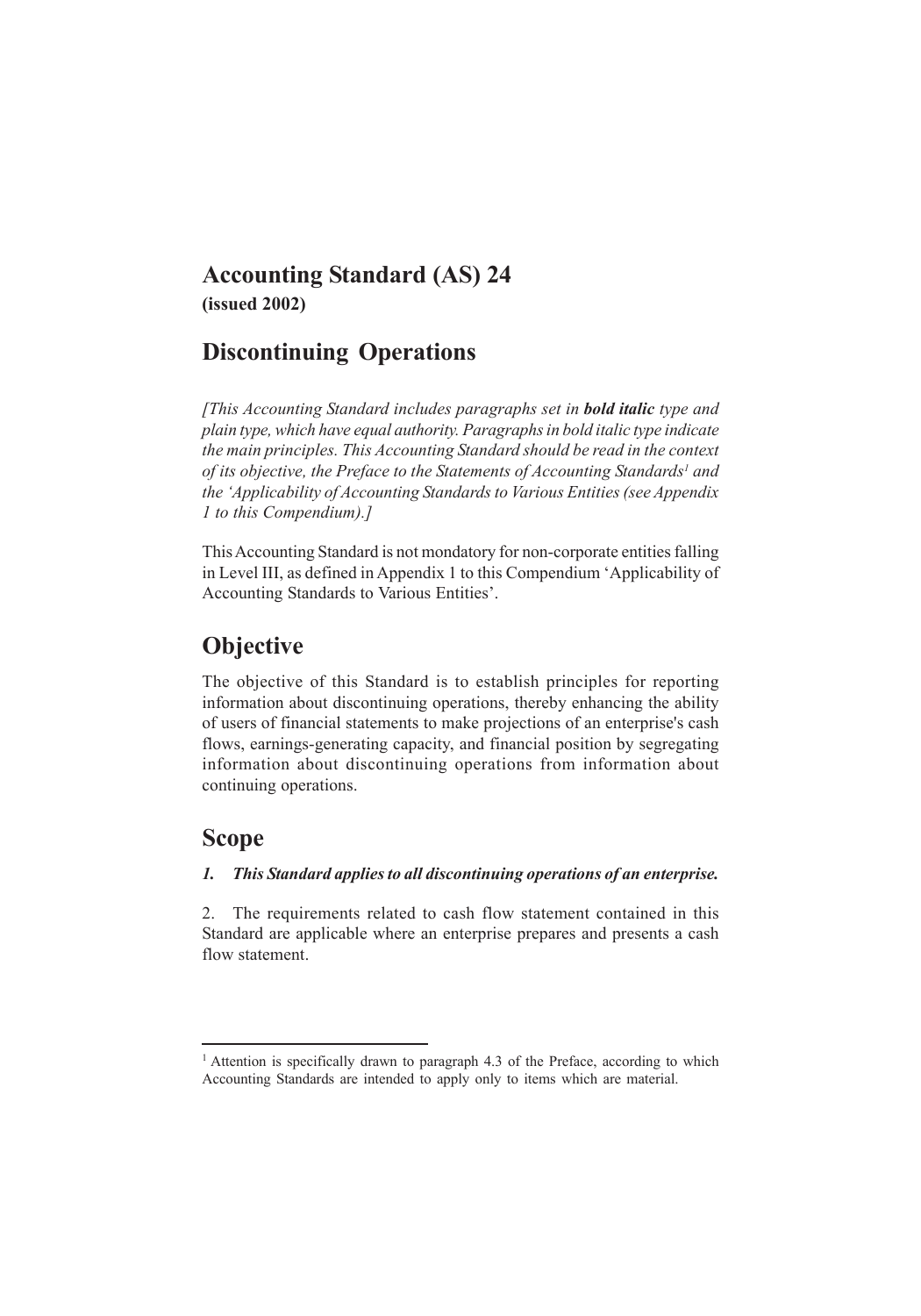## **Definitions**

### **Discontinuing Operation**

- *3. A discontinuing operation is a component of an enterprise:*
	- *(a) that the enterprise, pursuant to a single plan, is:*
		- *(i) disposing of substantially in its entirety, such as by selling the component in a single transaction or by demerger or spin-off of ownership of the component to the enterprise's shareholders; or*
		- *(ii) disposing of piecemeal, such as by selling off the component's assets and settling its liabilities individually; or*
		- *(iii) terminating through abandonment; and*
	- *(b) that represents a separate major line of business or geographical area of operations; and*
	- *(c) that can be distinguished operationally and for financial reporting purposes.*

4. Under criterion (a) of the definition (paragraph 3 (a)), a discontinuing operation may be disposed of in its entirety or piecemeal, but always pursuant to an overall plan to discontinue the entire component.

5. If an enterprise sells a component substantially in its entirety, the result can be a net gain or net loss. For such a discontinuance, a binding sale agreement is entered into on a specific date, although the actual transfer of possession and control of the discontinuing operation may occur at a later date. Also, payments to the seller may occur at the time of the agreement, at the time of the transfer, or over an extended future period.

6. Instead of disposing of a component substantially in its entirety, an enterprise may discontinue and dispose of the component by selling its assets and settling its liabilities piecemeal (individually or in small groups). For piecemeal disposals, while the overall result may be a net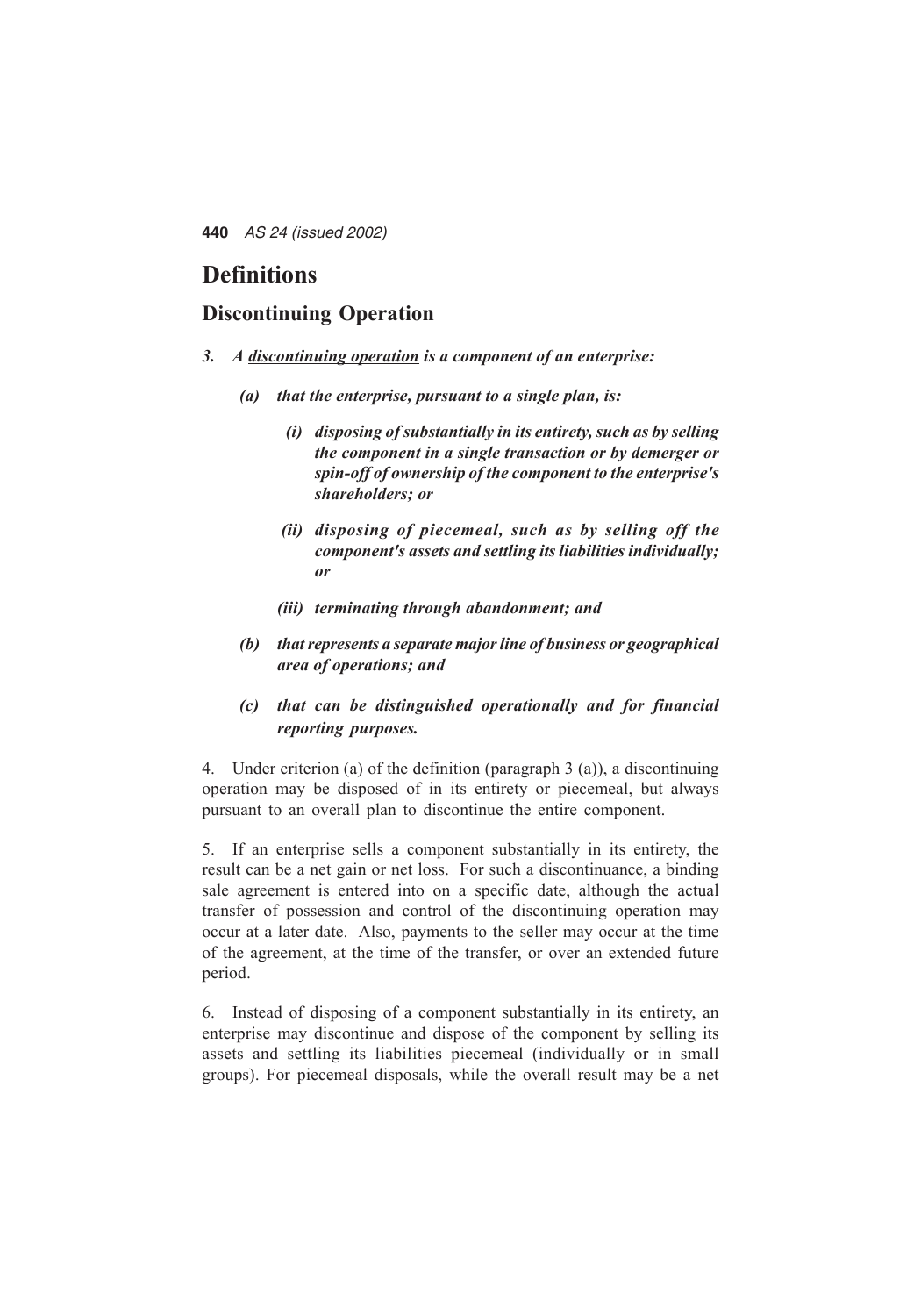gain or a net loss, the sale of an individual asset or settlement of an individual liability may have the opposite effect. Moreover, there is no specific date at which an overall binding sale agreement is entered into. Rather, the sales of assets and settlements of liabilities may occur over a period of months or perhaps even longer. Thus, disposal of a component may be in progress at the end of a financial reporting period. To qualify as a discontinuing operation, the disposal must be pursuant to a single coordinated plan.

7. An enterprise may terminate an operation by abandonment without substantial sales of assets. An abandoned operation would be a discontinuing operation if it satisfies the criteria in the definition. However, changing the scope of an operation or the manner in which it is conducted is not an abandonment because that operation, although changed, is continuing.

8. Business enterprises frequently close facilities, abandon products or even product lines, and change the size of their work force in response to market forces. While those kinds of terminations generally are not, in themselves, discontinuing operations as that term is defined in paragraph 3 of this Standard they can occur in connection with a discontinuing operation.

9. Examples of activities that do not necessarily satisfy criterion (a) of paragraph 3, but that might do so in combination with other circumstances, include:

- (a) gradual or evolutionary phasing out of a product line or class of service;
- (b) discontinuing, even if relatively abruptly, several products within an ongoing line of business;
- (c) shifting of some production or marketing activities for a particular line of business from one location to another; and
- (d) closing of a facility to achieve productivity improvements or other cost savings.

An example in relation to consolidated financial statements is selling a subsidiary whose activities are similar to those of the parent or other subsidiaries.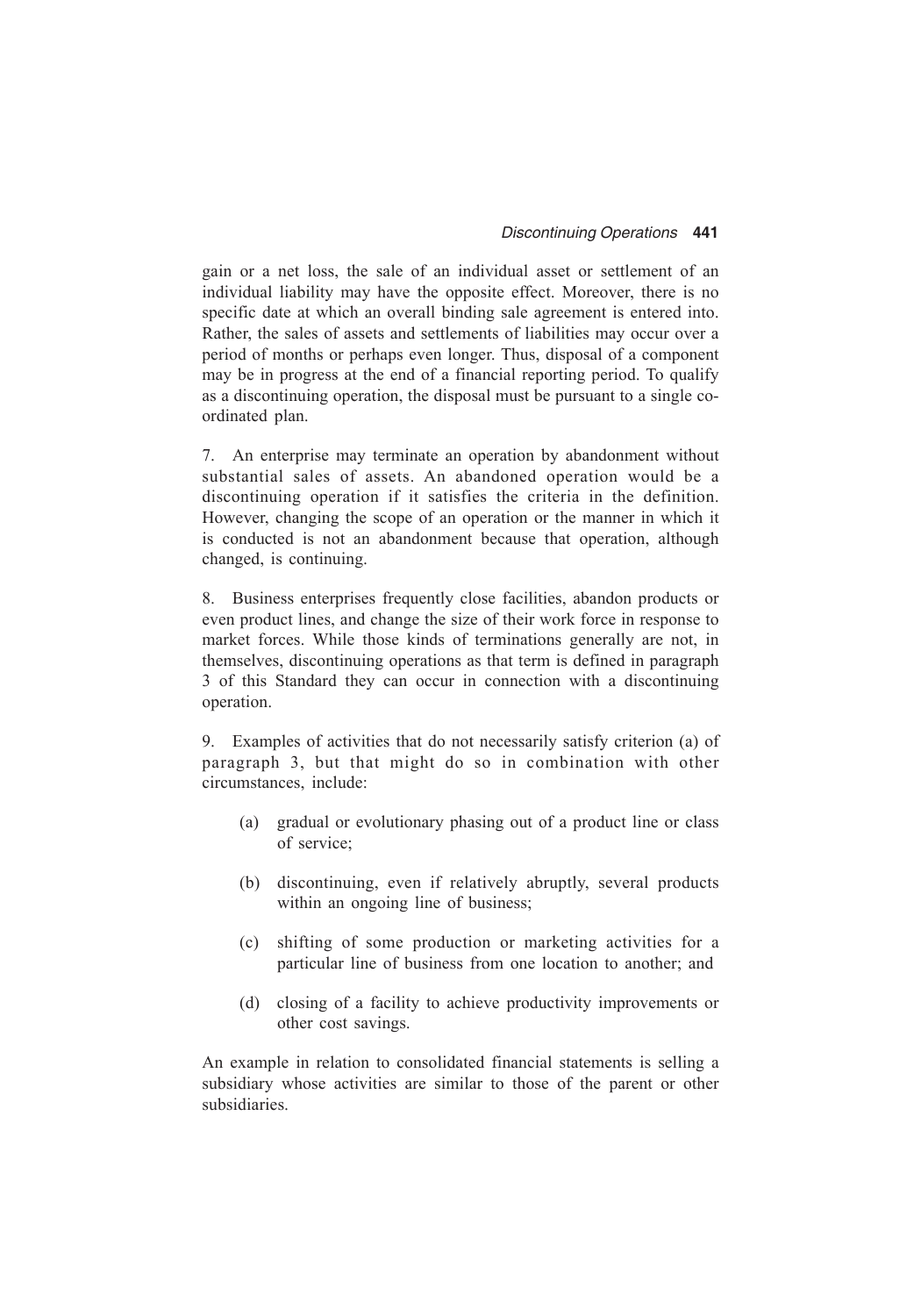10. A reportable business segment or geographical segment as defined in Accounting Standard (AS) 17, Segment Reporting, would normally satisfy criterion (b) of the definition of a discontinuing operation (paragraph 3), that is, it would represent a separate major line of business or geographical area of operations. A part of such a segment may also satisfy criterion (b) of the definition. For an enterprise that operates in a single business or geographical segment and therefore does not report segment information, a major product or service line may also satisfy the criteria of the definition.

11. A component can be distinguished operationally and for financial reporting purposes - criterion (c) of the definition of a discontinuing operation (paragraph 3) - if all the following conditions are met:

- (a) the operating assets and liabilities of the component can be directly attributed to it;
- (b) its revenue can be directly attributed to it;
- (c) at least a majority of its operating expenses can be directly attributed to it.

12. Assets, liabilities, revenue, and expenses are directly attributable to a component if they would be eliminated when the component is sold, abandoned or otherwise disposed of. If debt is attributable to a component, the related interest and other financing costs are similarly attributed to it.

13. Discontinuing operations, as defined in this Standard are expected to occur relatively infrequently. All infrequently occurring events do not necessarily qualify as discontinuing operations. Infrequently occurring events that do not qualify as discontinuing operations may result in items of income or expense that require separate disclosure pursuant to Accounting Standard (AS) 5, Net Profit or Loss for the Period, Prior Period Items and Changes in Accounting Policies, because their size, nature, or incidence make them relevant to explain the performance of the enterprise for the period.

14. The fact that a disposal of a component of an enterprise is classified as a discontinuing operation under this Standard does not, in itself, bring into question the enterprise's ability to continue as a going concern.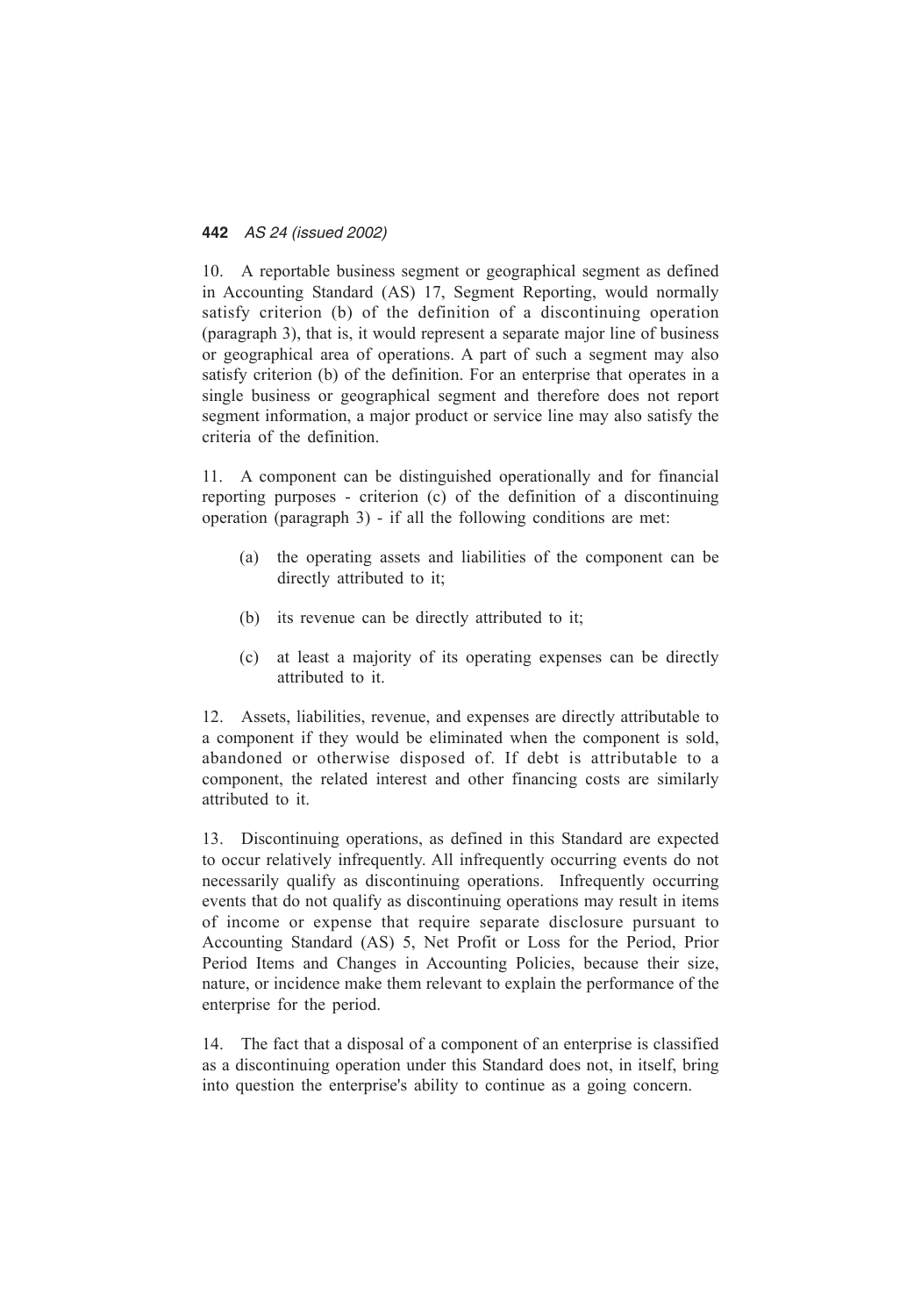### **Initial Disclosure Event**

*15. With respect to a discontinuing operation, the initial disclosure event is the occurrence of one of the following, whichever occurs earlier:*

- *(a) the enterprise has entered into a binding sale agreement for substantially all of the assets attributable to the discontinuing operation; or*
- *(b) the enterprise's board of directors or similar governing body has both (i) approved a detailed, formal plan for the discontinuance and (ii) made an announcement of the plan.*
- 16. A detailed, formal plan for the discontinuance normally includes:
	- (a) identification of the major assets to be disposed of;
	- (b) the expected method of disposal;
	- (c) the period expected to be required for completion of the disposal;
	- (d) the principal locations affected;
	- (e) the location, function, and approximate number of employees who will be compensated for terminating their services; and
	- (f) the estimated proceeds or salvage to be realised by disposal.

17. An enterprise's board of directors or similar governing body is considered to have made the announcement of a detailed, formal plan for discontinuance, if it has announced the main features of the plan to those affected by it, such as, lenders, stock exchanges, creditors, trade unions, etc., in a sufficiently specific manner so as to make the enterprise demonstrably committed to the discontinuance.

## **Recognition and Measurement**

*18. An enterprise should apply the principles of recognition and measurement that are set out in other Accounting Standards for the purpose of deciding as to when and how to recognise and measure the*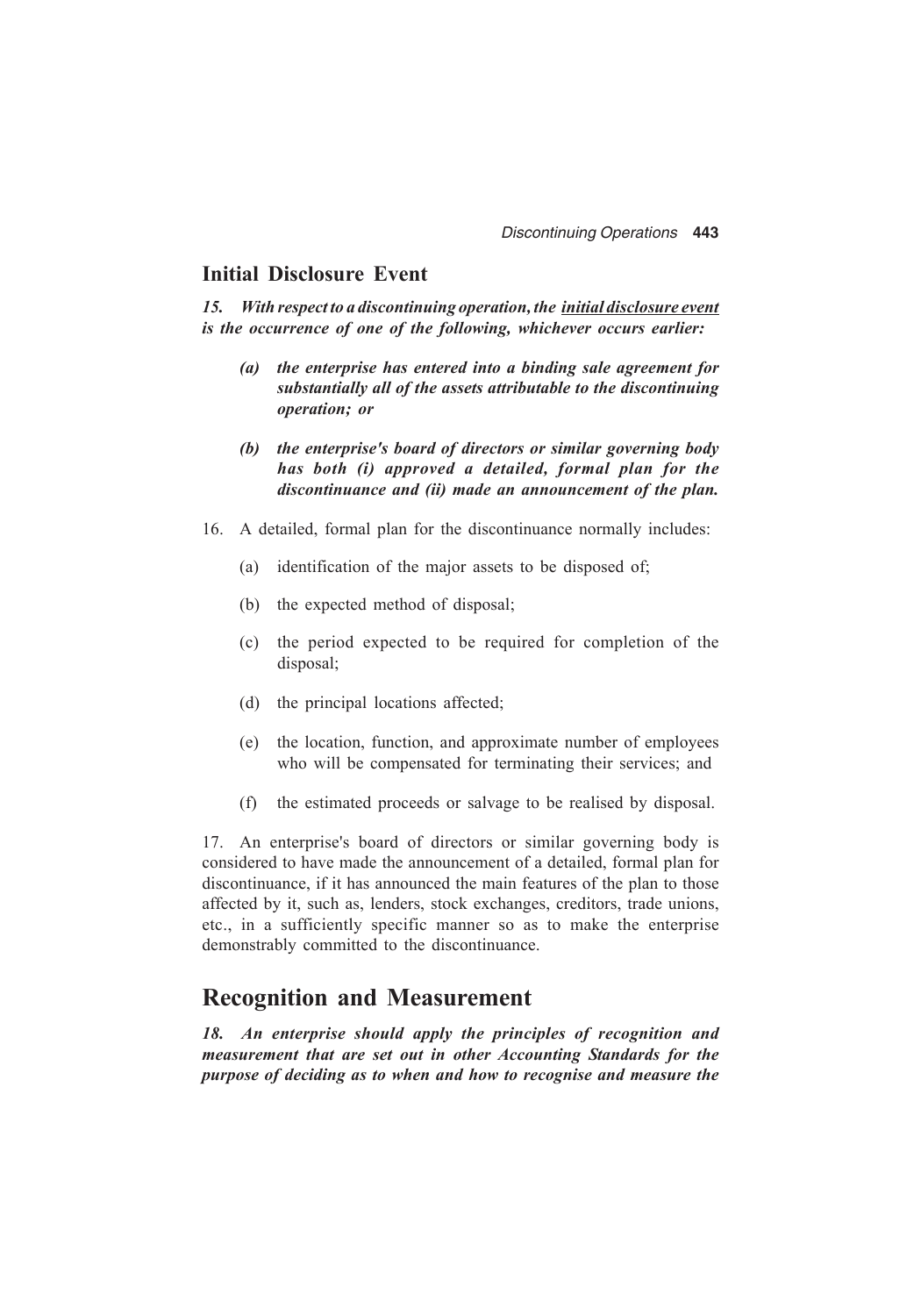#### *changes in assets and liabilities and the revenue, expenses, gains, losses and cash flows relating to a discontinuing operation.*

19. This Standard does not establish any recognition and measurement principles. Rather, it requires that an enterprise follow recognition and measurement principles established in other Accounting Standards, e.g., Accounting Standard (AS) 4, Contingencies and Events Occurring After the Balance Sheet Date2 and Accounting Standard on Impairment of Assets<sup>3</sup>.

## **Presentation and Disclosure**

#### **Initial Disclosure**

*20. An enterprise should include the following information relating to a discontinuing operation in its financial statements beginning with the financial statements for the period in which the initial disclosure event (as defined in paragraph 15) occurs:*

- *(a) a description of the discontinuing operation(s);*
- *(b) the business or geographical segment(s) in which it is reported as per AS 17, Segment Reporting;*
- *(c) the date and nature of the initial disclosure event;*
- *(d) the date or period in which the discontinuance is expected to be completed if known or determinable;*
- *(e) the carrying amounts, as of the balance sheet date, of the total assets to be disposed of and the total liabilities to be settled;*
- *(f) the amounts of revenue and expenses in respect of the ordinary activities attributable to the discontinuing operation during the current financial reporting period;*

<sup>&</sup>lt;sup>2</sup> All paragraphs of this Standard that deal with contingencies are applicable only to the extent not covered by other Accounting Standards prescribed by the Central Government. For exmple, the impairment of financial assets such as impairment of receivables (commonly known as provision for bad and doubtful debts) is governed by this Standard. <sup>3</sup> Accounting Standard (AS) 28, 'Impairment of Assets', specifies the requirements relating to impairment of assets.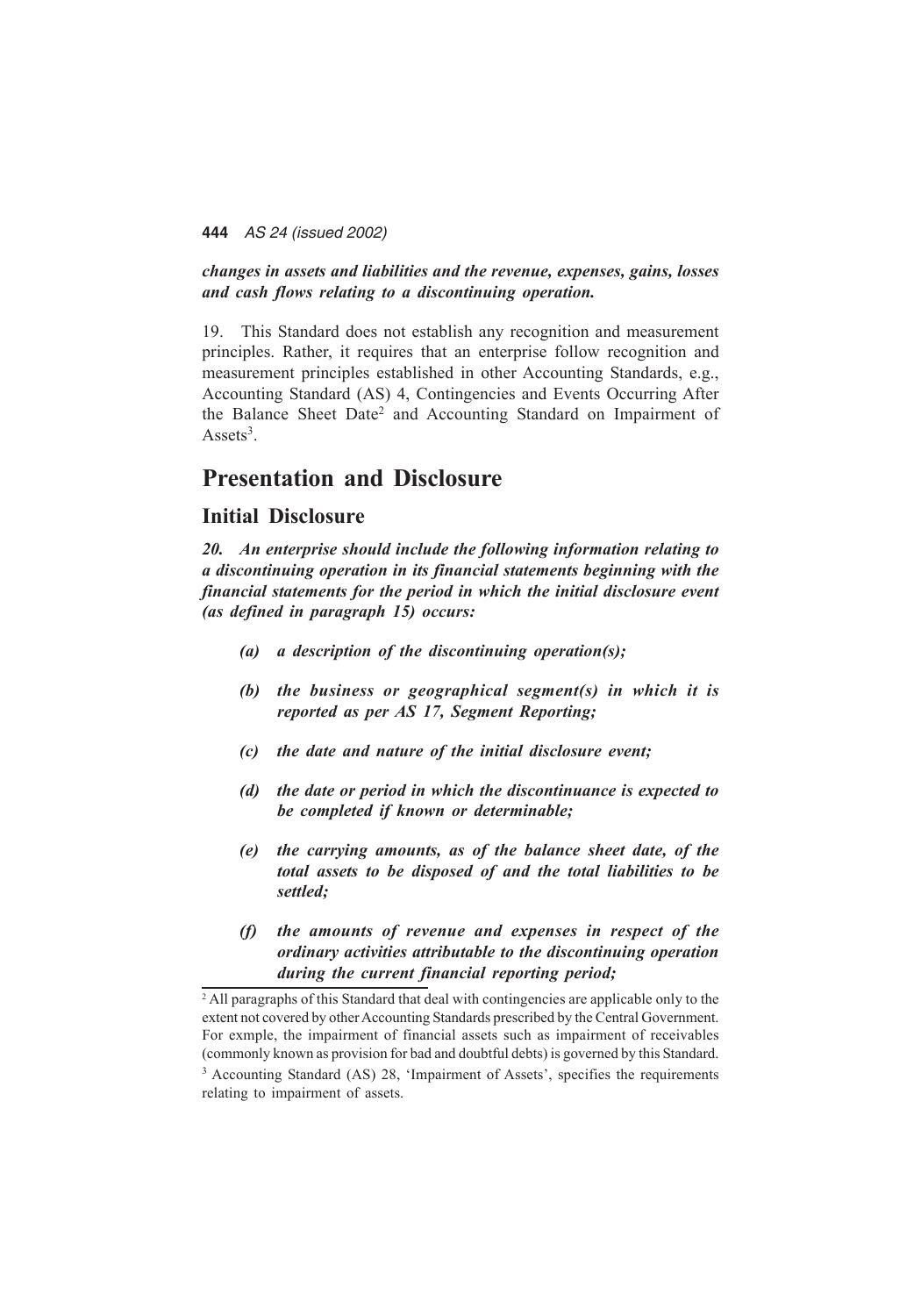- *(g) the amount of pre-tax profit or loss from ordinary activities attributable to the discontinuing operation during the current financial reporting period, and the income tax expense4 related thereto; and*
- *(h) the amounts of net cash flows attributable to the operating, investing, and financing activities of the discontinuing operation during the current financial reporting period.*

21. For the purpose of presentation and disclosures required by this Standard, the items of assets, liabilities, revenues, expenses, gains, losses, and cash flows can be attributed to a discontinuing operation only if they will be disposed of, settled, reduced, or eliminated when the discontinuance is completed. To the extent that such items continue after completion of the discontinuance, they are not allocated to the discontinuing operation. For example, salary of the continuing staff of a discontinuing operation.

22. If an initial disclosure event occurs between the balance sheet date and the date on which the financial statements for that period are approved by the board of directors in the case of a company or by the corresponding approving authority in the case of any other enterprise, disclosures as required by Accounting Standard (AS) 4, Contingencies and Events Occurring After the Balance Sheet Date, are made.

#### **Other Disclosures**

*23. When an enterprise disposes of assets or settles liabilities attributable to a discontinuing operation or enters into binding agreements for the sale of such assets or the settlement of such liabilities, it should include, in its financial statements, the following information when the events occur:*

*(a) for any gain or loss that is recognised on the disposal of assets or settlement of liabilities attributable to the discontinuing operation, (i) the amount of the pre-tax gain or loss and (ii) income tax expense relating to the gain or loss; and*

<sup>4</sup> As defined in Accounting Standard (AS) 22, Accounting for Taxes on Income.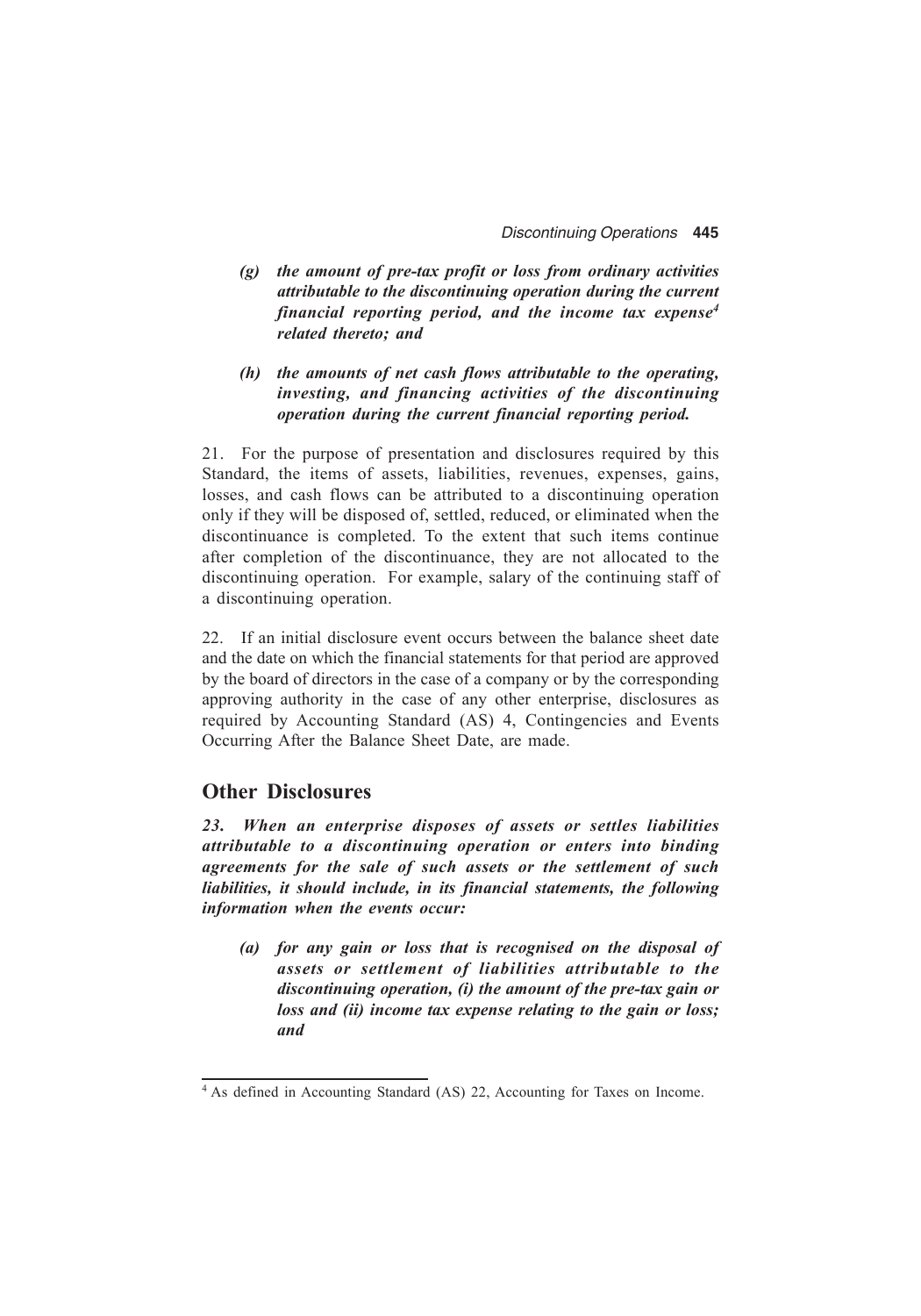*(b) the net selling price or range of prices (which is after deducting expected disposal costs) of those net assets for which the enterprise has entered into one or more binding sale agreements, the expected timing of receipt of those cash flows and the carrying amount of those net assets on the balance sheet date.*

24. The asset disposals, liability settlements, and binding sale agreements referred to in the preceding paragraph may occur concurrently with the initial disclosure event, or in the period in which the initial disclosure event occurs, or in a later period.

25. If some of the assets attributable to a discontinuing operation have actually been sold or are the subject of one or more binding sale agreements entered into between the balance sheet date and the date on which the financial statements are approved by the board of directors in case of a company or by the corresponding approving authority in the case of any other enterprise, the disclosures required by Accounting Standard (AS) 4, Contingencies and Events Occurring After the Balance Sheet Date, are made.

## **Updating the Disclosures**

*26. In addition to the disclosures in paragraphs 20 and 23, an enterprise should include, in its financial statements, for periods subsequent to the one in which the initial disclosure event occurs, a description of any significant changes in the amount or timing of cash flows relating to the assets to be disposed or liabilities to be settled and the events causing those changes.*

27. Examples of events and activities that would be disclosed include the nature and terms of binding sale agreements for the assets, a demerger or spin-off by issuing equity shares of the new company to the enterprise's shareholders, and legal or regulatory approvals.

*28. The disclosures required by paragraphs 20, 23 and 26 should continue in financial statements for periods up to and including the period in which the discontinuance is completed. A discontinuance is completed when the plan is substantially completed or abandoned, though full payments from the buyer(s) may not yet have been received.*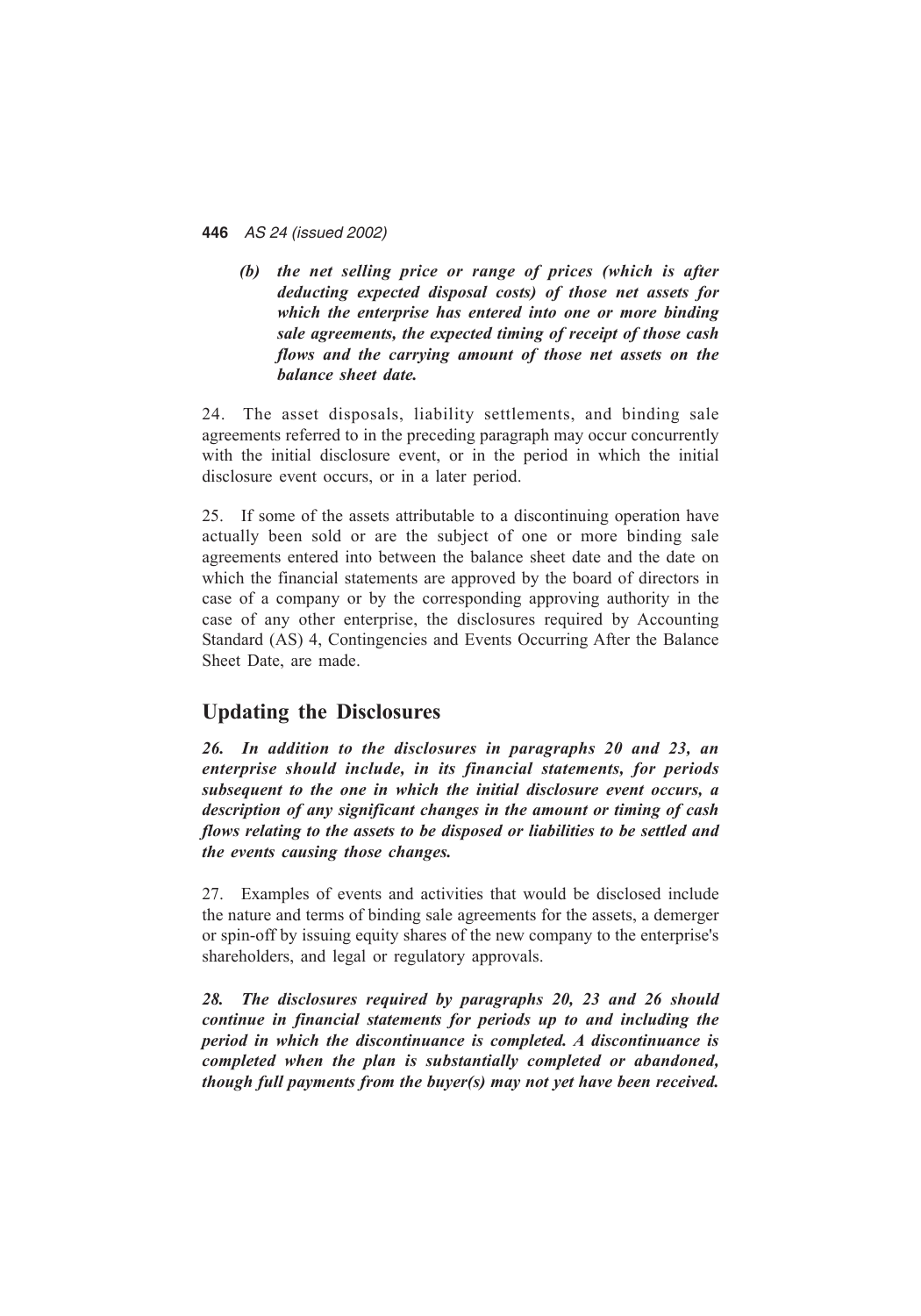*29. If an enterprise abandons or withdraws from a plan that was previously reported as a discontinuing operation, that fact, reasons therefor and its effect should be disclosed.*

30. For the purpose of applying paragraph 29, disclosure of the effect includes reversal of any prior impairment  $loss<sup>5</sup>$  or provision that was recognised with respect to the discontinuing operation.

#### **Separate Disclosure for Each Discontinuing Operation**

*31. Any disclosures required by this Standard should be presented separately for each discontinuing operation.*

### **Presentation of the Required Disclosures**

*32. The disclosures required by paragraphs 20, 23, 26, 28, 29 and 31 should be presented in the notes to the financial statements except the following which should be shown on the face of the statement of profit and loss:*

- *(a) the amount of pre-tax profit or loss from ordinary activities attributable to the discontinuing operation during the current financial reporting period, and the income tax expense related thereto (paragraph 20 (g)); and*
- *(b) the amount of the pre-tax gain or loss recognised on the disposal of assets or settlement of liabilities attributable to the discontinuing operation (paragraph 23 (a)).*

### **Illustrative Presentation and Disclosures**

33. Illustration 1 attached to the standard illustrates the presentation and disclosures required by this Standard.

### **Restatement of Prior Periods**

*34. Comparative information for prior periods that is presented in financial statements prepared after the initial disclosure event should be*

<sup>5</sup> Accounting Standard (AS) 28, 'Impairment of Assets', specifies the requirements relating to reversal of impairment loss.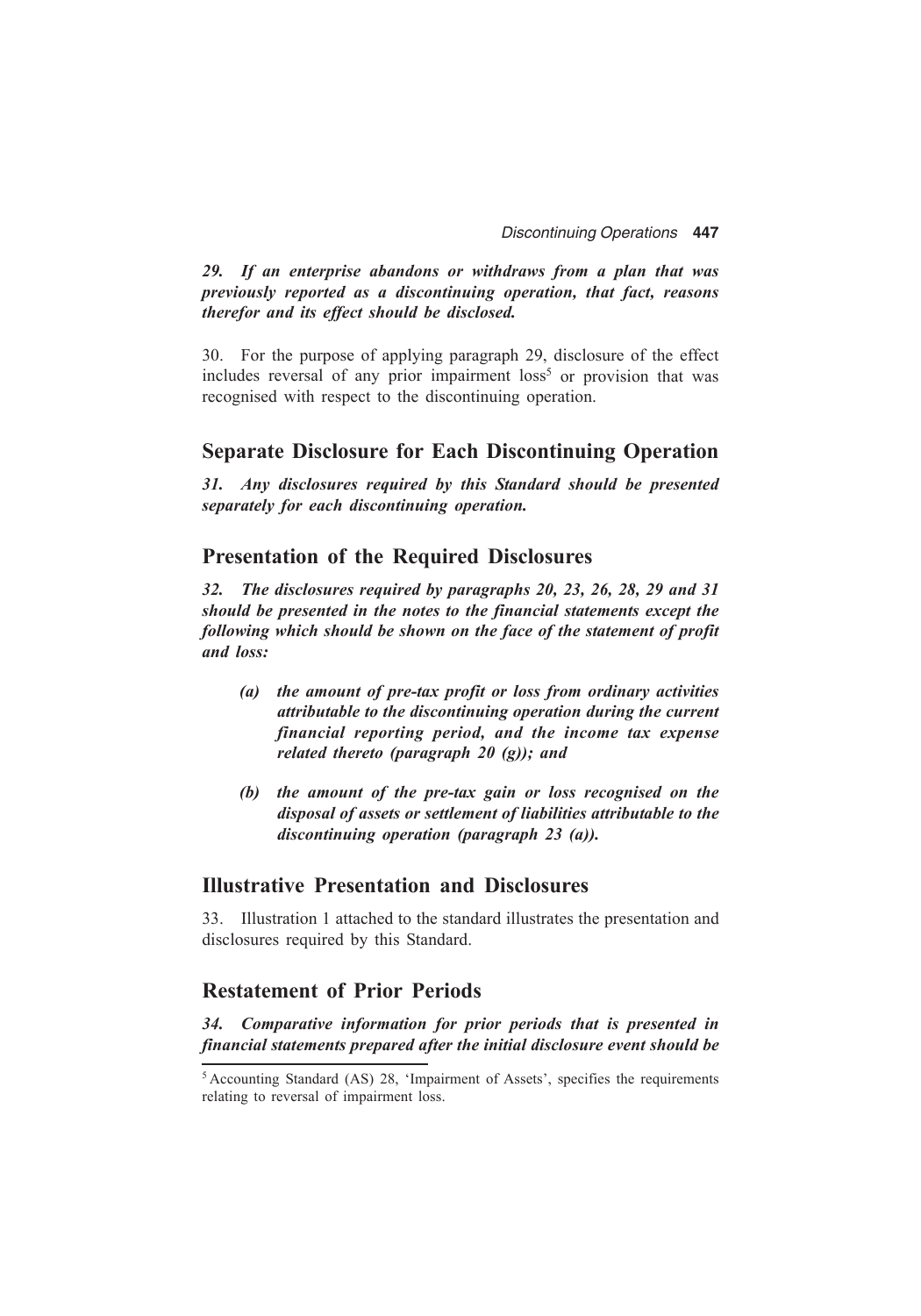*restated to segregate assets, liabilities, revenue, expenses, and cash flows of continuing and discontinuing operations in a manner similar to that required by paragraphs 20, 23, 26, 28, 29, 31 and 32.*

35. Illustration 2 attached to this Standard illustrates application of paragraph 34.

## **Disclosure in Interim Financial Reports**

*36. Disclosures in an interim financial report in respect of a discontinuing operation should be made in accordance with AS 25, Interim Financial Reporting, including:*

- *(a) any significant activities or events since the end of the most recent annual reporting period relating to a discontinuing operation; and*
- *(b) any significant changes in the amount or timing of cash flows relating to the assets to be disposed or liabilities to be settled.*

## **Illustration 1**

## **Illustrative Disclosures**

*This illustration does not form part of the Accounting Standard. Its purpose is to illustrate the application of the Accounting Standard to assist in clarifying its meaning.*

#### **Facts**

- Delta Company has three segments, Food Division, Beverage Division and Clothing Division.
- Clothing Division, is deemed inconsistent with the long-term strategy of the Company. Management has decided, therefore, to dispose of the Clothing Division.
- On 15 November 20X1, the Board of Directors of Delta Company approved a detailed, formal plan for disposal of Clothing Division, and an announcement was made. On that date, the carrying amount of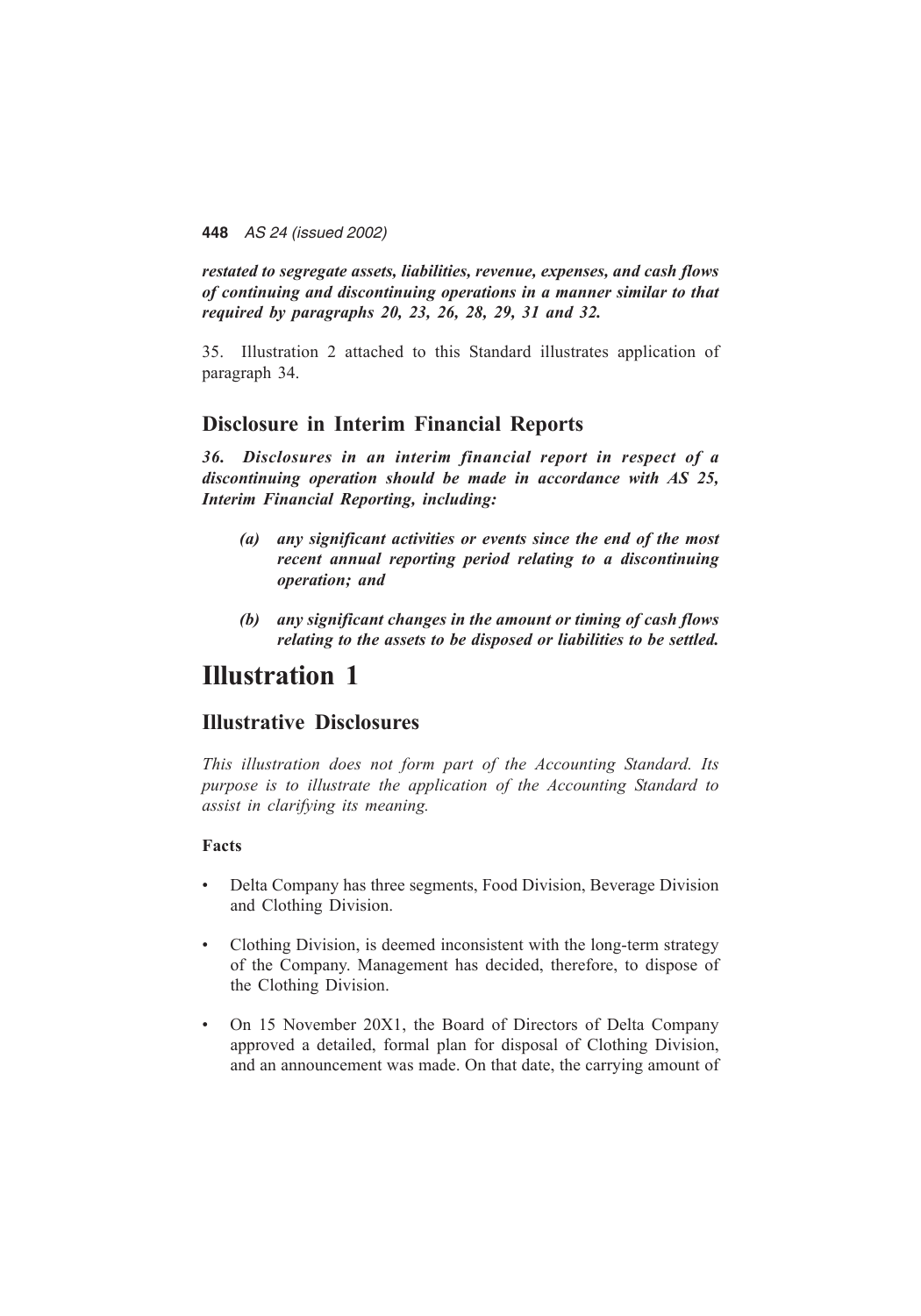the Clothing Division's net assets was Rs. 90 lakhs (assets of Rs. 105 lakhs minus liabilities of Rs. 15 lakhs).

- The recoverable amount of the assets carried at Rs. 105 lakhs was estimated to be Rs. 85 lakhs and the Company had concluded that a pre-tax impairment loss of Rs. 20 lakhs should be recognised.
- At 31 December 20Xl, the carrying amount of the Clothing Division's net assets was Rs. 70 lakhs (assets of Rs. 85 lakhs minus liabilities of Rs. 15 lakhs). There was no further impairment of assets between 15 November 20X1 and 31 December 20X1 when the financial statements were prepared.
- On 30 September 20X2, the carrying amount of the net assets of the Clothing Division continued to be Rs. 70 lakhs. On that day, Delta Company signed a legally binding contract to sell the Clothing Division.
- The sale is expected to be completed by 31 January 20X3. The recoverable amount of the net assets is Rs. 60 lakhs. Based on that amount, an additional impairment loss of Rs. 10 lakhs is recognised.
- In addition, prior to 31 January 20X3, the sale contract obliges Delta Company to terminate employment of certain employees of the Clothing Division, which would result in termination cost of Rs. 30 lakhs, to be paid by 30 June 20X3. A liability and related expense in this regard is also recognised.
- The Company continued to operate the Clothing Division throughout 20X2.
- At 31 December 20X2, the carrying amount of the Clothing Division's net assets is Rs. 45 lakhs, consisting of assets of Rs. 80 lakhs minus liabilities of Rs. 35 lakhs (including provision for expected termination cost of Rs. 30 lakhs).
- Delta Company prepares its financial statements annually as of 31 December. It does not prepare a cash flow statement.
- Other figures in the following financial statements are assumed to illustrate the presentation and disclosures required by the Standard.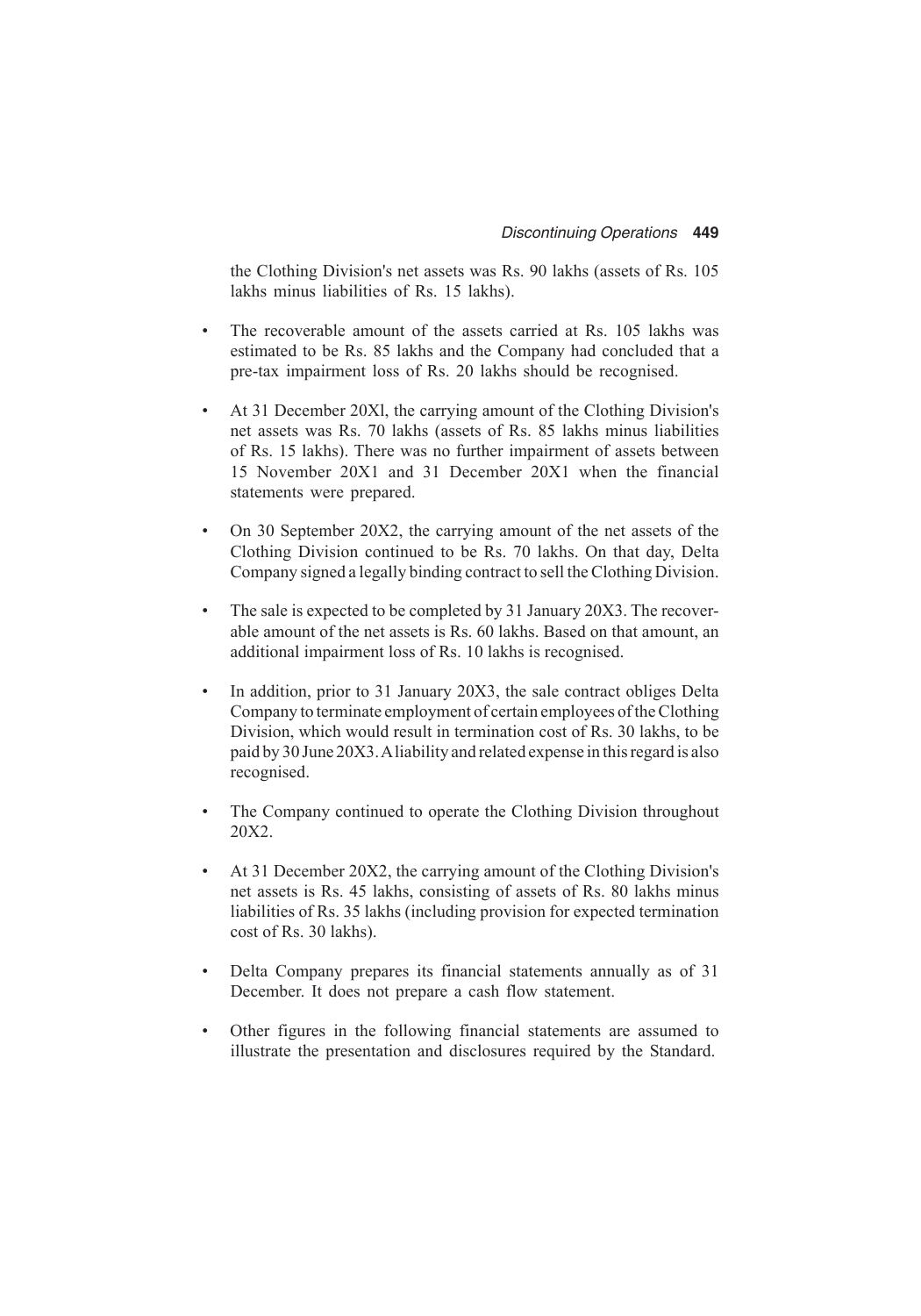#### **I. Financial Statements for 20X1**

#### **1.1 Statement of Profit and Loss for 20X1**

The Statement of Profit and Loss of Delta Company for the year 20X1 can be presented as follows:

|                                                 |     |                |                   | (Amount in Rs. lakhs)                    |
|-------------------------------------------------|-----|----------------|-------------------|------------------------------------------|
|                                                 |     | <b>20X1</b>    |                   | <b>20X0</b>                              |
| Turnover                                        |     | 140            |                   | 150                                      |
| Operating expenses                              |     | (92)           |                   | (105)                                    |
| Impairment loss                                 |     | (20)           |                   | $(\underline{\underline{\hspace{1ex}}})$ |
| Pre-tax profit from                             |     |                |                   |                                          |
| operating activities                            |     | 28             |                   | 45                                       |
| Interest expense                                |     | (15)           |                   | (20)                                     |
| Profit before tax                               |     | <u>13</u>      |                   | <u>25</u>                                |
| Profit from continuing<br>operations before tax |     |                |                   |                                          |
| (see Note 5)                                    | 15  |                | 12                |                                          |
| Income tax expense                              | (2) |                | $\underline{(6)}$ |                                          |
| Profit from continuing                          |     |                |                   |                                          |
| operations after tax                            |     | 8              |                   | 6                                        |
| Profit (loss) from                              |     |                |                   |                                          |
| discontinuing operations                        |     |                |                   |                                          |
| before tax (see Note 5)                         | (2) |                | 13                |                                          |
| Income tax expense                              | 1   |                | <u>(7)</u>        |                                          |
| Profit (loss) from discontinuing                |     |                |                   |                                          |
| operations after tax                            |     | (1)            |                   | <u>6</u>                                 |
| <b>Profit from operating</b>                    |     |                |                   |                                          |
| activities after tax                            |     | $\overline{1}$ |                   | 12                                       |

#### **1.2 Note to Financial Statements for 20X1**

The following is Note 5 to Delta Company's financial statements:

On 15 November 20Xl, the Board of Directors announced a plan to dispose of Company's Clothing Division, which is also a separate segment as per AS 17, Segment Reporting. The disposal is consistent with the Company's long-term strategy to focus its activities in the areas of food and beverage manufacture and distribution, and to divest unrelated activities. The Company is actively seeking a buyer for the Clothing Division and hopes to complete the sale by the end of 20X2. At 31 December 20Xl, the carrying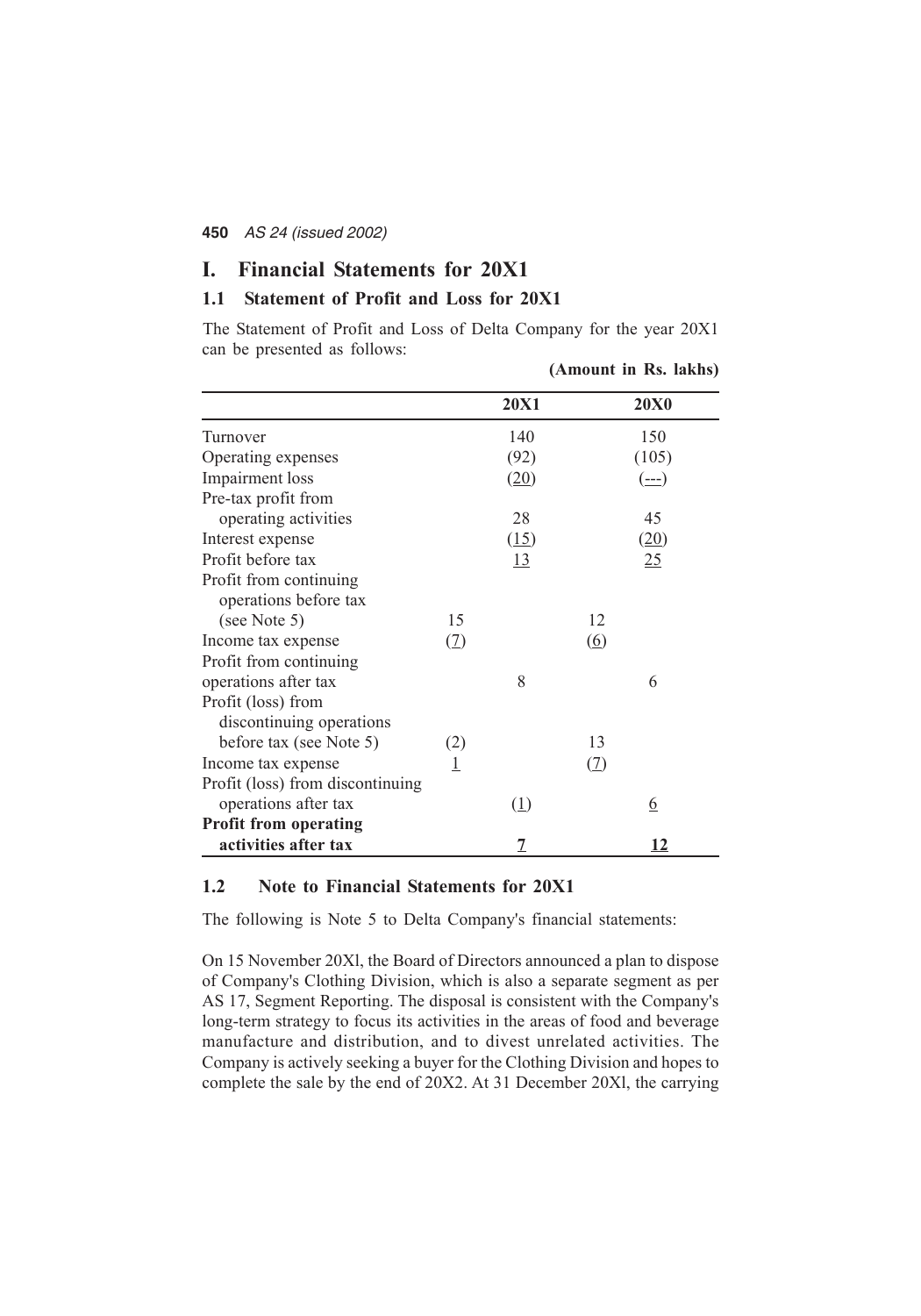#### *Discontinuing Operations* **451**

amount of the assets of the Clothing Division was Rs. 85 lakhs (previous year Rs. 120 lakhs) and its liabilities were Rs. 15 lakhs (previous year Rs. 20 lakhs). The following statement shows the revenue and expenses of continuing and discontinuing operations:

|                                                         |                                                                               |                   |                                                                    |                                          | (Amount in Rs. lakhs) |             |
|---------------------------------------------------------|-------------------------------------------------------------------------------|-------------------|--------------------------------------------------------------------|------------------------------------------|-----------------------|-------------|
|                                                         | Continuing<br><b>Operations</b><br>(Food and<br><b>Beverage</b><br>Divisions) |                   | <b>Discontinuing</b><br><b>Operation</b><br>(Clothing<br>Division) |                                          | <b>Total</b>          |             |
|                                                         | <b>20X1</b>                                                                   | <b>20X0</b>       | <b>20X1</b>                                                        | <b>20X0</b>                              | <b>20X1</b>           | <b>20X0</b> |
| Turnover                                                | 90                                                                            | 80                | 50                                                                 | 70                                       | 140                   | 150         |
| <b>Operating Expenses</b>                               | (65)                                                                          | (60)              | (27)                                                               | (45)                                     | (92)                  | (105)       |
| <b>Impairment Loss</b>                                  |                                                                               |                   | (20)                                                               | $(\underline{\underline{\hspace{1ex}}})$ | (20)                  | $(==)$      |
| Pre-tax profit from<br>operating activities             | 25                                                                            | 20                | 3                                                                  | 25                                       | 28                    | 45          |
| Interest expense                                        | (10)                                                                          | (8)               | (5)                                                                | (12)                                     | (15)                  | (20)        |
| Profit (loss) before tax                                | 15                                                                            | 12                | (2)                                                                | 13                                       | 13                    | 25          |
| Income tax expense                                      | (2)                                                                           | $\underline{(6)}$ | $\overline{\mathbf{1}}$                                            | (2)                                      | $\circ$               | (13)        |
| Profit (loss) from<br>operating activities<br>after tax | 8                                                                             | 6                 | (1)                                                                | 6                                        | 7                     | 12          |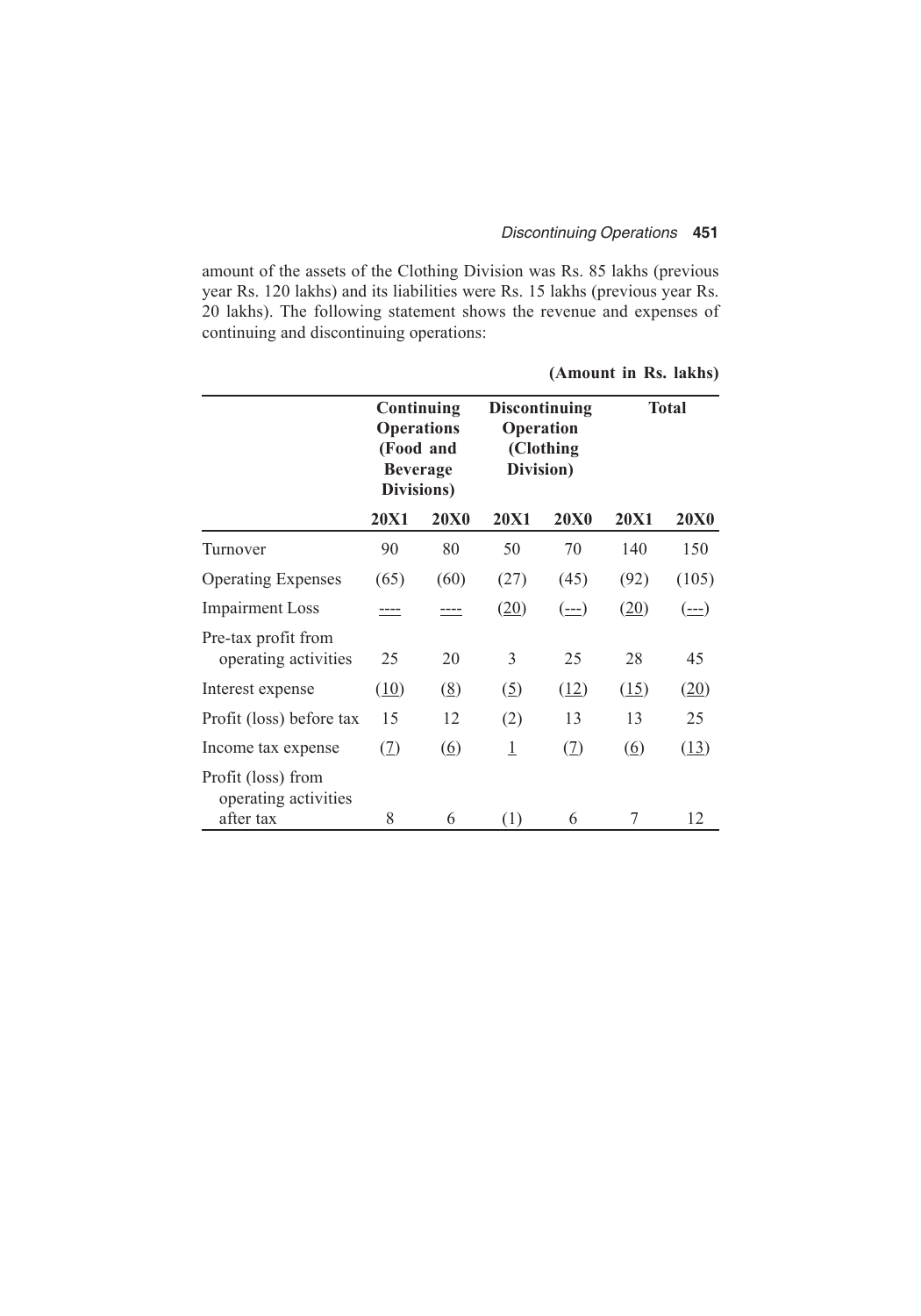## **II. Financial Statements for 20X2**

## **2.1 Statement of Profit and Loss for 20X2**

The Statement of Profit and Loss of Delta Company for the year 20X2 can be presented as follows:

|                                                                  |                   |             |         | (Amount in Rs. lakhs) |
|------------------------------------------------------------------|-------------------|-------------|---------|-----------------------|
|                                                                  |                   | <b>20X2</b> |         | <b>20X1</b>           |
| Turnover                                                         |                   | 140         |         | 140                   |
| Operating expenses                                               |                   | (90)        |         | (92)                  |
| Impairment loss                                                  |                   | (10)        |         | (20)                  |
| Provision for employee<br>termination benefits                   |                   | (30)        |         | ⋍                     |
| Pre-tax profit from<br>operating activities                      |                   | 10          |         | 28                    |
| Interest expense                                                 |                   | (25)        |         | (15)                  |
| Profit (loss) before tax                                         |                   | (15)        |         | <u>13</u>             |
| Profit from continuing<br>operations before tax<br>(see Note 5)  | 20                |             | 15      |                       |
| Income tax expense                                               | $\underline{(6)}$ |             | (2)     |                       |
| Profit from continuing<br>operations after tax                   |                   | 14          |         | 8                     |
| Loss from discontinuing<br>operations before tax<br>(see Note 5) | (35)              |             | (2)     |                       |
| Income tax expense                                               | 10                |             | $\perp$ |                       |
| Loss from discontinuing<br>operations after tax                  |                   | (25)        |         | (1)                   |
| Profit (loss) from operating<br>activities after tax             |                   | (11)        |         | $\overline{1}$        |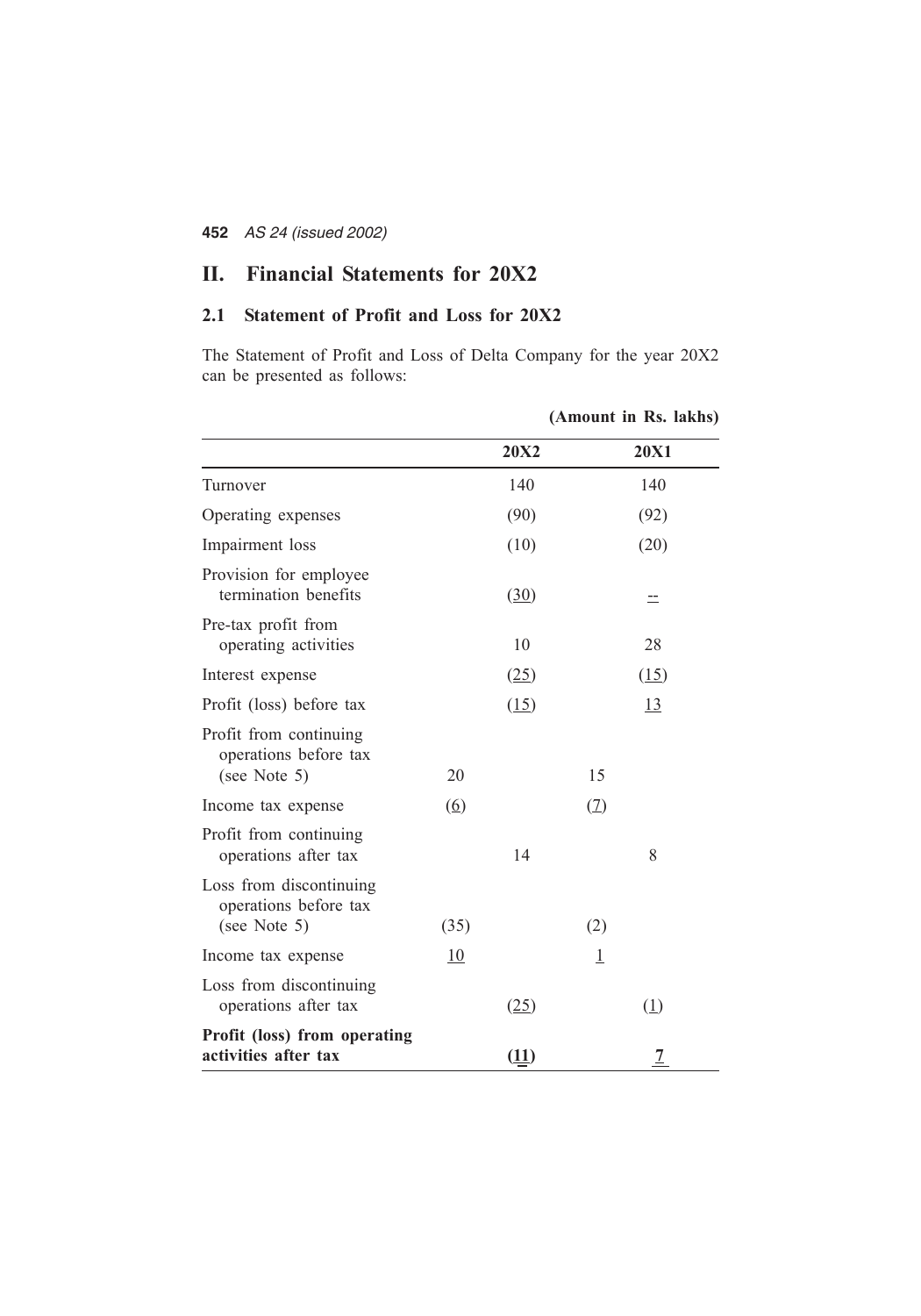#### **2.2 Note to Financial Statements for 20X2**

The following is Note 5 to Delta Company's financial statements:

On 15 November 20Xl, the Board of Directors had announced a plan to dispose of Company's Clothing Division, which is also a separate segment as per AS 17, Segment Reporting. The disposal is consistent with the Company's long-term strategy to focus its activities in the areas of food and beverage manufacture and distribution, and to divest unrelated activities. On 30 September 20X2, the Company signed a contract to sell the Clothing Division to Z Corporation for Rs. 60 lakhs.

Clothing Division's assets are written down by Rs. 10 lakhs (previous year Rs. 20 lakhs) before income tax saving of Rs. 3 lakhs (previous year Rs. 6 lakhs) to their recoverable amount.

The Company has recognised provision for termination benefits of Rs. 30 lakhs (previous year Rs. nil) before income tax saving of Rs. 9 lakhs (previous year Rs. nil) to be paid by 30 June 20X3 to certain employees of the Clothing Division whose jobs will be terminated as a result of the sale.

At 31 December 20X2, the carrying amount of assets of the Clothing Division was Rs. 80 lakhs (previous year Rs. 85 lakhs) and its liabilities were Rs. 35 lakhs (previous year Rs. 15 lakhs), including the provision for expected termination cost of Rs. 30 lakhs (previous year Rs. nil). The process of selling the Clothing Division is likely to be completed by 31 January 20X3.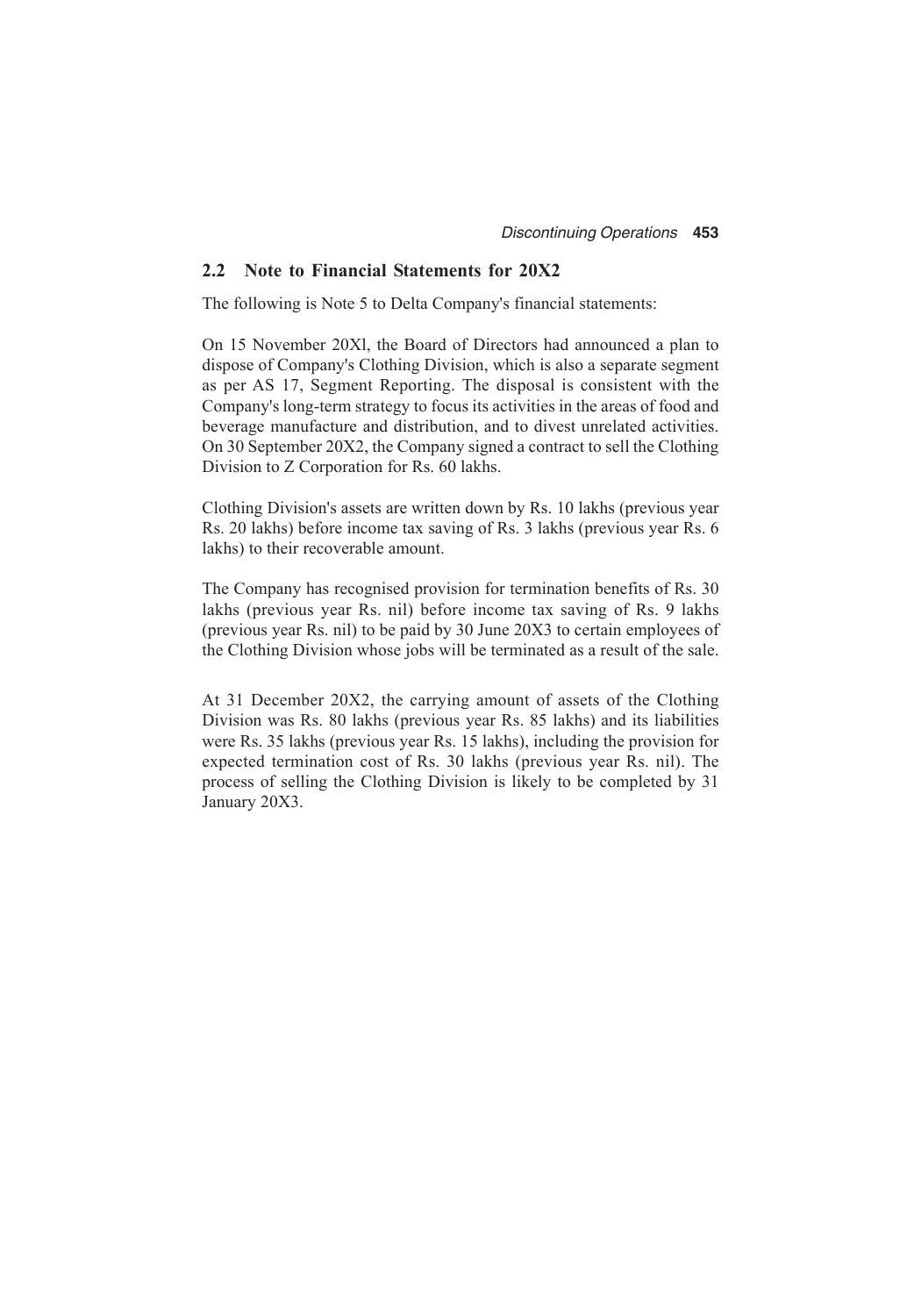The following statement shows the revenue and expenses of continuing and discontinuing operations:

|                                                         |                                                                               |             |                                                |                | (Amount in Rs. lakhs) |                   |
|---------------------------------------------------------|-------------------------------------------------------------------------------|-------------|------------------------------------------------|----------------|-----------------------|-------------------|
|                                                         | Continuing<br><b>Operations</b><br>(Food and<br><b>Beverage</b><br>Divisions) |             | <b>Discontinuing</b><br>Operation<br>Division) | (Clothing      | <b>Total</b>          |                   |
|                                                         | <b>20X2</b>                                                                   | <b>20X1</b> | <b>20X2</b>                                    | <b>20X1</b>    | <b>20X2</b>           | <b>20X1</b>       |
| Turnover                                                | 100                                                                           | 90          | 40                                             | 50             | 140                   | 140               |
| <b>Operating Expenses</b>                               | (60)                                                                          | (65)        | (30)                                           | (27)           | (90)                  | (92)              |
| <b>Impairment Loss</b>                                  |                                                                               |             | (10)                                           | (20)           | (10)                  | (20)              |
| Provision for employee<br>termination                   |                                                                               |             | (30)                                           |                | (30)                  |                   |
| Pre-tax profit (loss)<br>from operating<br>activities   | 40                                                                            | 25          | (30)                                           | 3              | 10                    | 28                |
| Interest expense                                        | (20)                                                                          | (10)        | (5)                                            | (5)            | (25)                  | (15)              |
| Profit (loss) before tax                                | 20                                                                            | 15          | (35)                                           | (2)            | (15)                  | 13                |
| Income tax expense                                      | $\underline{(6)}$                                                             | (2)         | 10                                             | $\overline{1}$ | $\overline{4}$        | $\underline{(6)}$ |
| Profit (loss) from<br>operating activities<br>after tax | 14                                                                            | 8           | (25)                                           | (1)            | (11)                  | 7                 |

## **III. Financial Statements for 20X3**

The financial statements for 20X3, would disclose information related to discontinued operations in a manner similar to that for 20X2 including the fact of completion of discontinuance.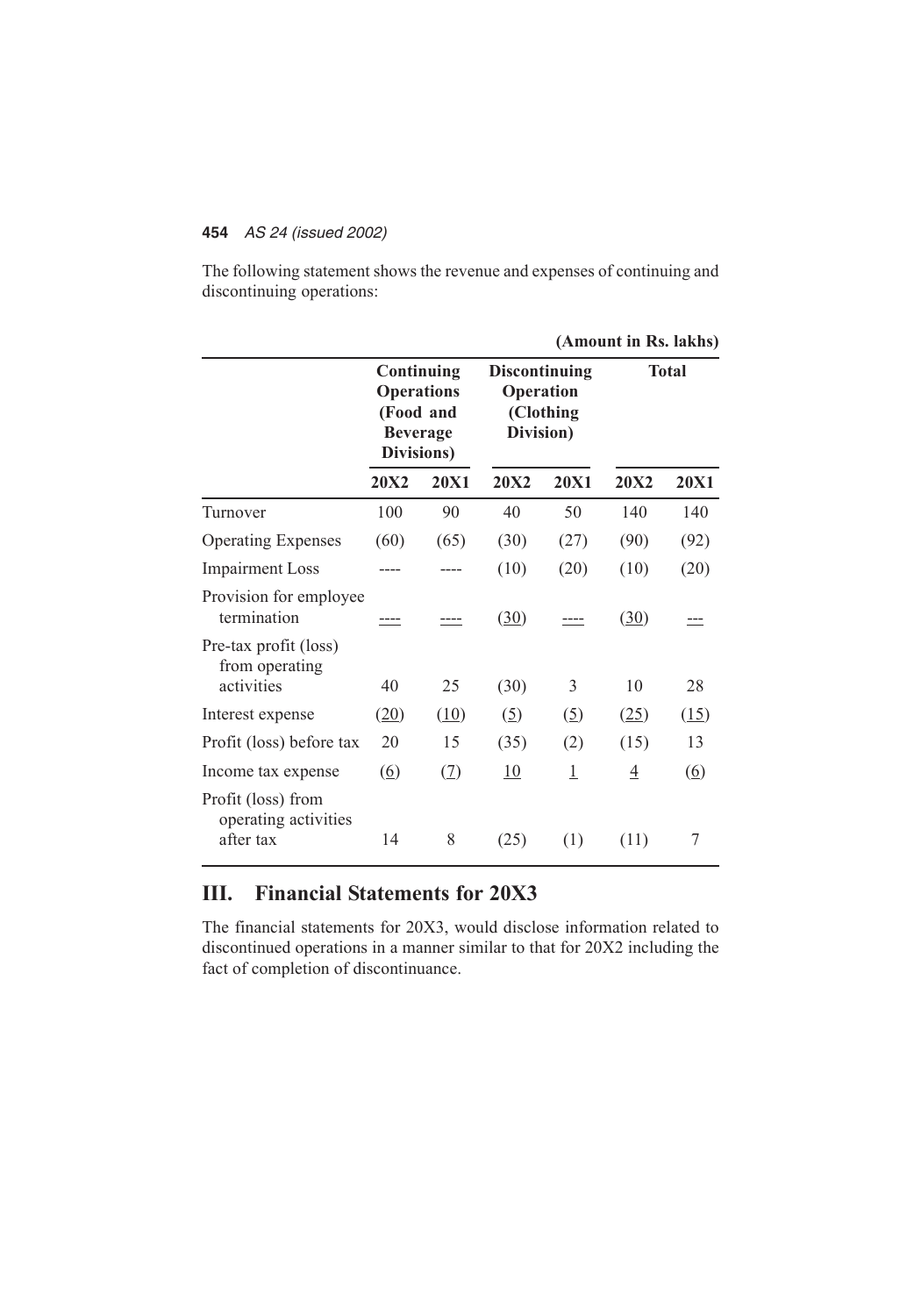# **Illustration 2**

## **Classification of Prior Period Operations**

*This illustration does not form part of the Accounting Standard. Its purpose is to illustrate the application of the Accounting Standard to assist in clarifying its meaning.*

#### **Facts**

- l. Paragraph 34 requires that comparative information for prior periods that is presented in financial statements prepared after the initial disclosure event be restated to segregate assets, liabilities, revenue, expenses, and cash flows of continuing and discontinuing operations in a manner similar to that required by paragraphs 20, 23, 26, 28, 29, 31 and 32.
- 2. Consider following facts:
	- (a) Operations A, B, C, and D were all continuing in years 1 and 2;
	- (b) Operation D is approved and announced for disposal in year 3 but actually disposed of in year 4;
	- (c) Operation B is discontinued in year 4 (approved and announced for disposal and actually disposed of) and operation E is acquired; and
	- (d) Operation F is acquired in year 5.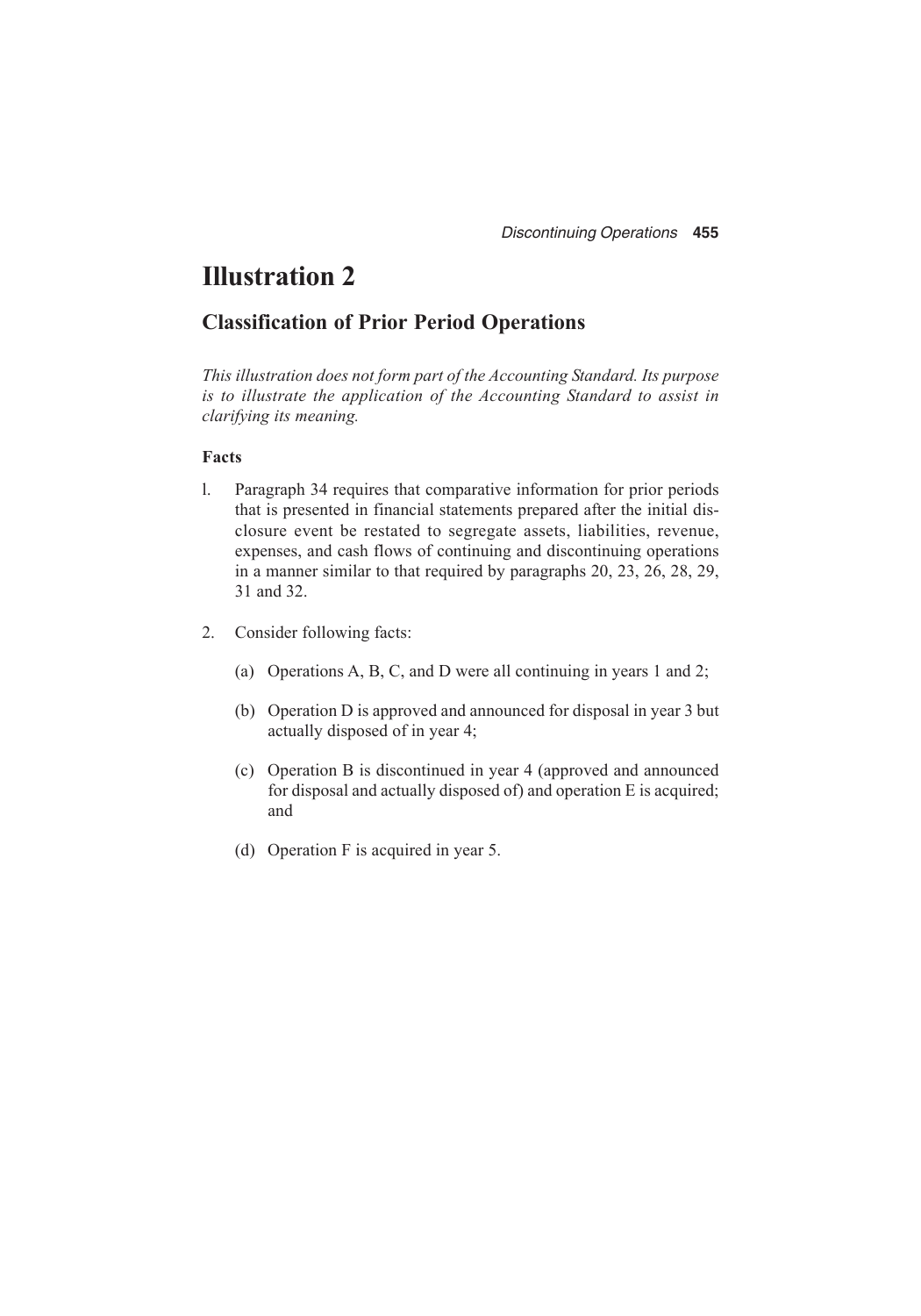3. The following table illustrates the classification of continuing and discontinuing operations in years 3 to 5:

| <b>FINANCIAL STATEMENTS FOR YEAR 3</b><br>(Approved and Published early in Year 4) |               |            |               |  |  |
|------------------------------------------------------------------------------------|---------------|------------|---------------|--|--|
| <b>Year 3</b><br><b>Year 2 Comparatives</b>                                        |               |            |               |  |  |
| Continuing                                                                         | Discontinuing | Continuing | Discontinuing |  |  |
| A                                                                                  |               | A          |               |  |  |
| R                                                                                  |               |            |               |  |  |
| r.                                                                                 |               | C          |               |  |  |
|                                                                                    |               |            |               |  |  |

| <b>FINANCIAL STATEMENTS FOR YEAR 4</b><br>(Approved and Published early in Year 5) |                            |            |               |  |  |  |
|------------------------------------------------------------------------------------|----------------------------|------------|---------------|--|--|--|
|                                                                                    | <b>Year 3 Comparatives</b> | Year 4     |               |  |  |  |
| Continuing                                                                         | Discontinuing              | Continuing | Discontinuing |  |  |  |
| A                                                                                  |                            | Α          |               |  |  |  |
|                                                                                    |                            |            |               |  |  |  |
|                                                                                    |                            | ◠          |               |  |  |  |
|                                                                                    |                            |            |               |  |  |  |
|                                                                                    |                            |            |               |  |  |  |